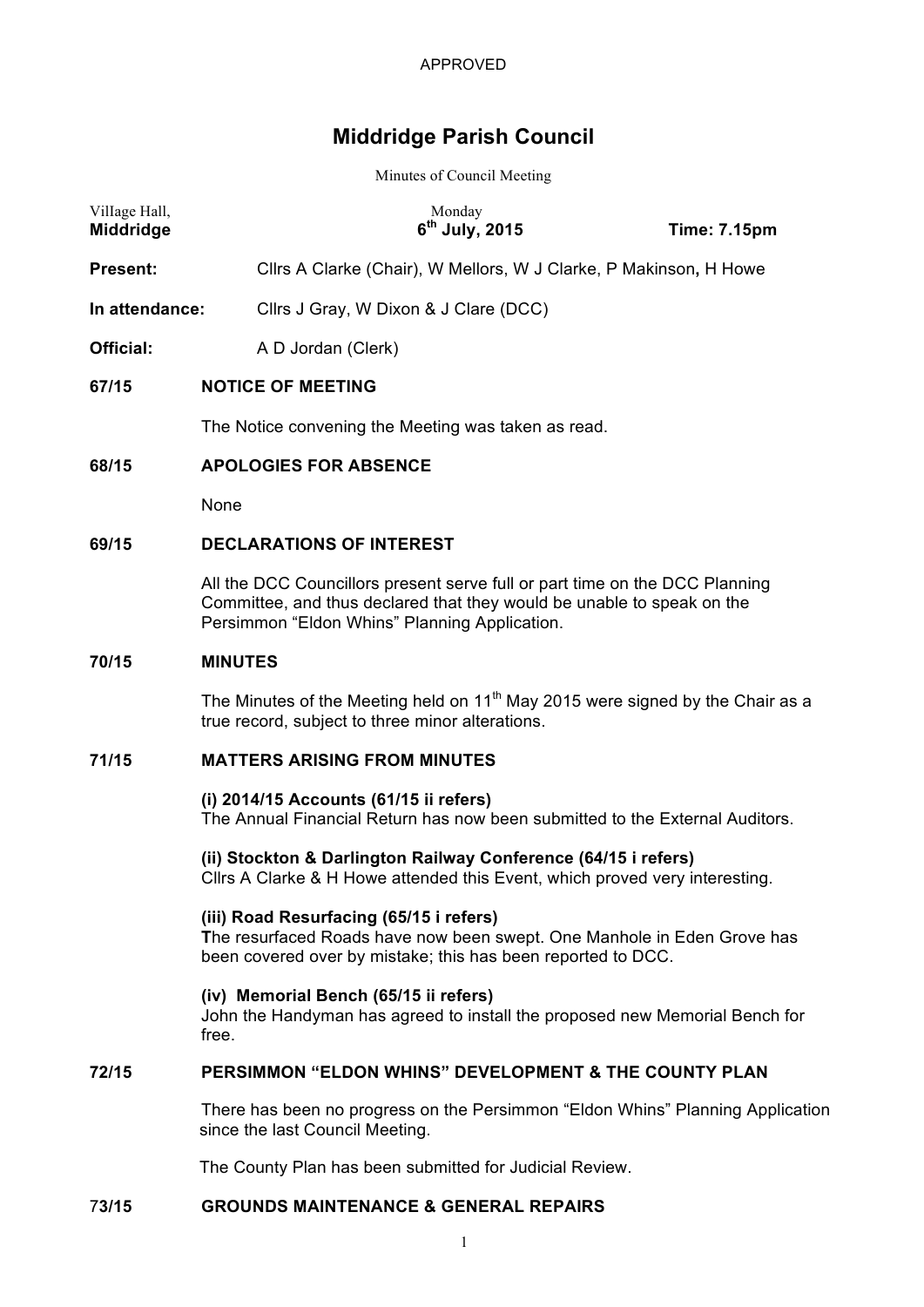#### APPROVED

## **(i) Parish Paths Maintenance & Modifications**

The Payment for the Path 7 Stile Modifications has finally been made. Tommy Walton has complained that these modifications could allow his Livestock to stray onto the Path.

**RESOLVED** that this Complaint be investigated. *Action:* Clerk

Ian Hayman has completed the first of the two planned Parish Path Cuts. The Parish Council noted the excellent job he had done in preparing the Village Green for the Annual Middridge Fête.

Cllr A Clarke liaised to Tracy Bellas (Clerk to Shildon Town Council) regarding the state of the Pavements between Middridge and Shildon, overgrown Trees and Bushes forcing Pedestrians to walk too close to the Road. As a consequence, Tracy Bellas has arranged for DCC to deal with this problem.

## **(ii) Bus Shelters**

There has been no progress with regard to:-

- (a) Clarifying the Quotation for repainting the North Side Bus Shelter.
- (b) Obtaining alternative Quotations for repainting **t**he South Side Bus Shelter, and replacing the Putty.

*Action:* Clerk

## **(iii) Benches**

There are now three Benches on the Village Green which need maintenance:-

- (a) Outside "Glenholme" several of the wooden Slats need replacing.
- (b) On the Access Road to The Close several of the wooden Slats need replacing.
- (c) Outside 8, Northside this requires repainting.

**RESOLVED** that Quotations be urgently obtained from John the Handyman and Brian Mundell to undertake this work, which will be authorised after consultation with Councillors.

*Action:* Clerk

# **74/15 COMMUNITY RIGHT TO BID**

The result of the Application for "The Paddock" to be registered as an Asset of Community Value is still awaited.

The Parish Council has applied to take over "The Paddock" as part of the DCC "Delivering Differently" Programme. A Meeting with James Bennett is being organised to discuss this. *Action:* Cllr A Clarke & Clerk

# **75/15 PLANNING APPLICATIONS**

None

# **76/15 CHILDREN'S' PLAY AREA**

The work by GATC to replace the worn Bushes on the Chains of the large Swings is still outstanding. *Action:* Clerk

## **77/15 C35 NEWTON AYCLIFFE TO SHILDON ROAD-TRAFFIC CALMING**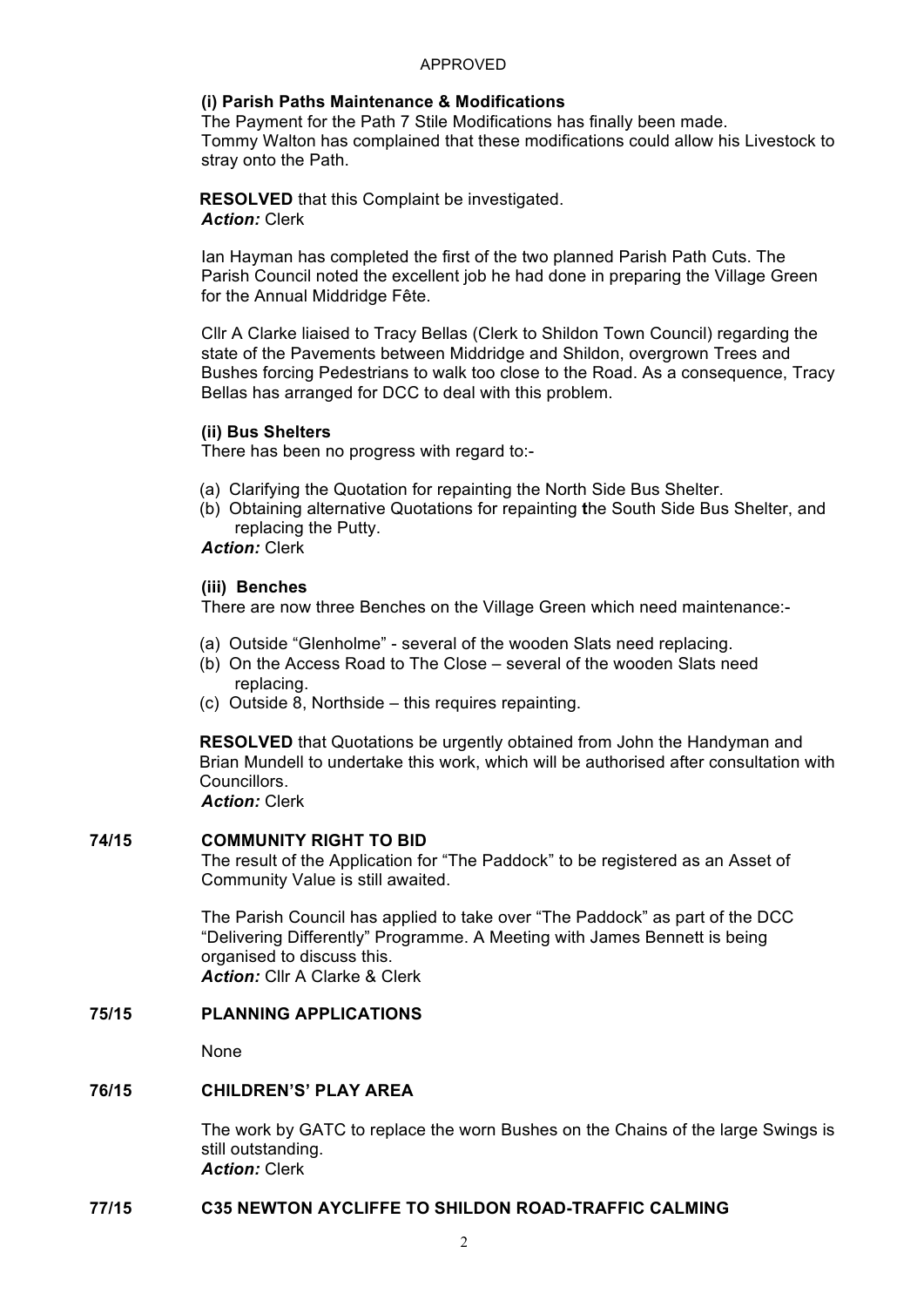## APPROVED

The Parish Council's Letter to the DCC Highways Department produced a lengthy response, but no action is planned.

There was a further accident involving a Motor Cyclist pulling out onto the C35 from the Meadows, which resulted in him being taken to Hospital.

**RESOLVED** that a Log of all past and future Road Traffic Incidents be prepared, with a view to putting further pressure on the DCC Highways Department to undertake Traffic Calming measures. *Action:* Clerk

PCSO Mike Hutchinson has undertaken several exercises in the Village using the new Speed Guns, and has organised two Police "Scarecrows" to be erected in the Village in the near future. However, his Application to have Warning Signs displayed on the Village approaches has been refused by the DCC Highways Department, whose stated Policy is now to reduce the number of Signs on Roads in the County.

#### **78/15 NEIGHBOURHOOD PLAN**

Some progress has been made on the Draft Neighbourhood Plan.

However, it was agreed that another Meeting of the Neighbourhood Plan Working Group was urgently required, and possible Meeting dates were discussed. *Action:* Cllr W Mellors

#### **79/15 ACCOUNTS FOR PAYMENT**

Councillors considered a Schedule of Accounts for Payment.

**RESOLVED** that the following Accounts be approved for payment:-

| Payee                      | <b>Purpose</b>                   | Sum     |
|----------------------------|----------------------------------|---------|
| Anne Clarke                | <b>Chair's Dinner</b>            | £309.70 |
| Alan Jordan                | <b>Clerk's Expenses</b>          | £72.29  |
| Hayfields Contracting Ltd. | Parish Paths 1 <sup>st</sup> Cut | £504.00 |
| J.W.S                      | <b>Bus Shelter Cleaning</b>      | £36.00  |

## **80/15 GAMP & CDALC**

The next GAMP Board Meeting is on Tuesday, 14<sup>th</sup> July in Aycliffe Village Hall. *Action:* Cllr W Mellors & Clerk

It was noted that there are currently two Vacancies for Lay Members of the GAMP Board.

#### **81/15 GENERAL CORRESPONDENCE**

None

# **82/15 ADDITIONAL ITEMS**

#### **(i) Police & Crime Commissioner Visit**

Ron Hogg will be attending the regular PACT Meeting on Monday,  $7<sup>th</sup>$  September.

**RESOLVED** that a Letter be sent to all Village Residents, inviting them to attend this Meeting, and ask questions. The Letter should indicate the current Police Priorities. *Action:* Cllr A Clarke & Clerk

#### **(ii) County Archives**

It is proposed to arrange for as many of the historical Parish Council Minutes as practical to be supplied to the County Archives.